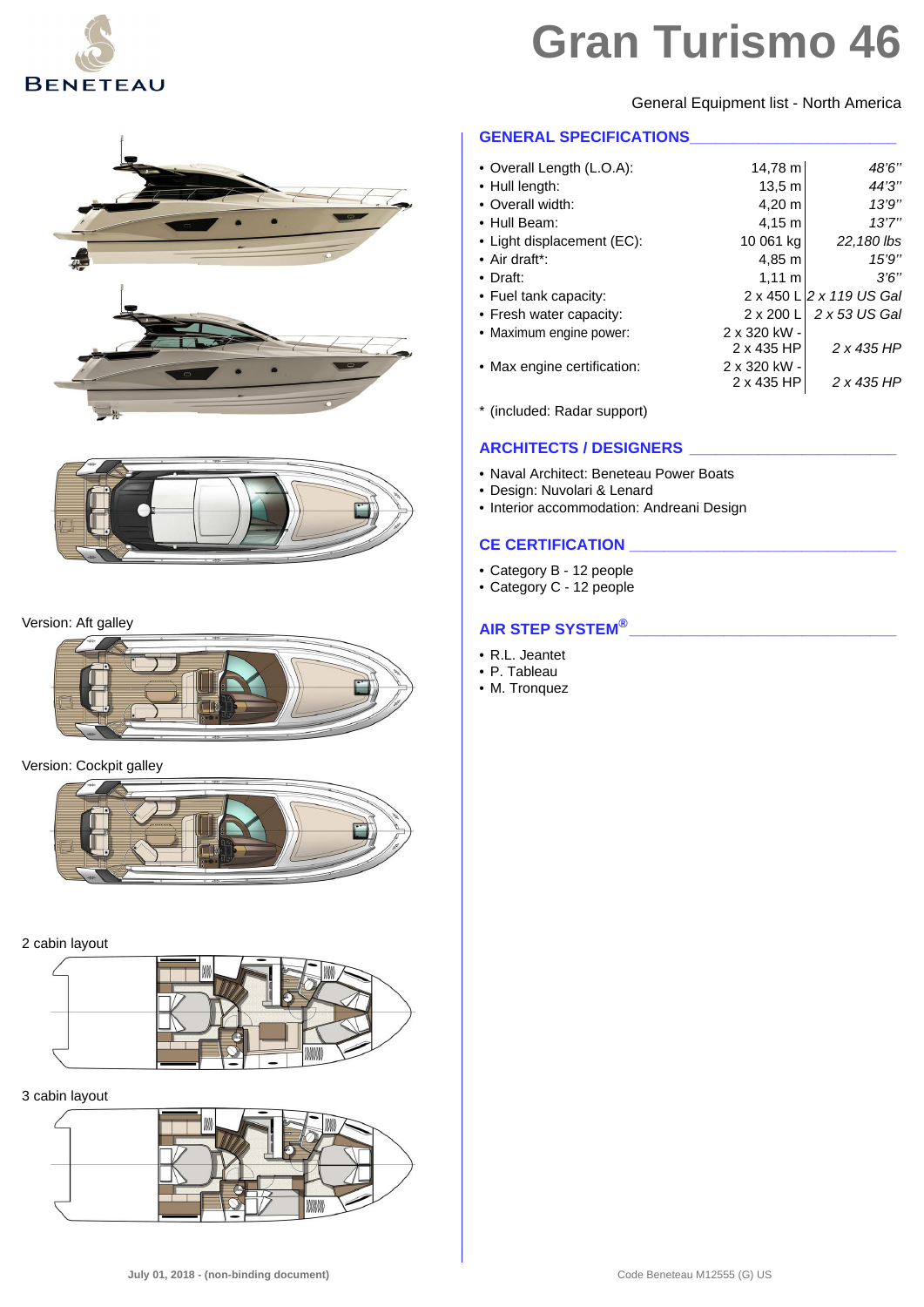

# **STANDARD EQUIPMENT**

#### **CONSTRUCTION \_\_\_\_\_\_\_\_\_\_\_\_\_\_\_\_\_\_\_\_\_\_\_\_\_\_\_\_\_\_\_\_\_**

#### **HULL**

- Air Step system <sup>®</sup>
- White hull
- Composition:
- Sandwich (polyester resin fiberglass balsa core)
- Hull counter molding laminated in monolithic (polyester resin fiberglass)
- 8 Opening portholes

#### **DECK**

- Composition:
- Sandwich (polyester resin fiberglass balsa core)
- Deck counter molding laminated in monolithic (polyester resin fiberglass)

#### **DECK EQUIPMENT\_\_\_\_\_\_\_\_\_\_\_\_\_\_\_\_\_\_\_\_\_\_\_\_\_\_\_\_\_\_\_\_**

- Courtesy light in cockpit
- Navigation lights

#### **MOORING - ANCHORING GEAR**

- Bow fitting with anchor securing system
- 1 000 W Electric windlass (with remote control)
- 2 Forward cleats, 2 central and 4 aft in stainless steel

#### **SAFETY ON DECK**

- Half open pulpit in stainless steel with guardrail and handrail
- 2 Stainless steel handrails on access to sidedeck steps

#### **COCKPIT**

- Self-bailing cockpit
- Access by 2 gates with safety catch
- Electric cockpit windows
- 8 People salon
- Natural solid wood cockpit table
- Lounge chair (to starboard)
- Swivelling port and starboard double benches
- 4 Storage lockers (under the seats)
- Cockpit gallery with sink, foldaway tap, Storage
- Engine well access cover
- Space for cased life-raft
- Cockpit shower with mixer tap
- Swim platform (3,62 x 1,33 m / *11'11'' x 4'4''*) + Swimming ladder
- Hand rail on rear table
- Assorted exterior upholstery:
	- PVC Marlin Auster & Cognac (standard)
	- PVC Hitch Alloy & Marlin Auster (optional)
- Bose speakers
- TV pre-assembly

# General Equipment list - North America

# **STEERING STATION**

- Central pilot station in polyester color Mocca
- Pilot seat with function Bolster
- Double bench (Co-pilot)
- Foldable footrest
- Pilot and co-pilot upholstery matching the cockpit salon upholstery
- 2 Handrails
- Gloss black dashboard with padded Cognac PVC cap
- Volvo 4'' screen
- Space for electronics (12'' or 16'')
- Polyester hard-top with built-in electric sunroof
- Glass windscreen with 2 fitted electric wipers
- Anti-glare surface in grained polyester Mocca color under windscreen
- 4 Cup holders

#### **INTERIOR**

- Woodwork Alpi matt walnut
- Brown oak laminated floors
- Direct and indirect LED lighting

#### **GALLEY**

Headroom: 1,95 m / *6'5''*

- Double stainless steel sink, with mixer
- Ceramic hob, 2 burners (Kenyon)
- White corian type countertop
- 218 L Fridge Freezer
- Covered stowage drawer
- Garbage bin
- Cream & Titanium lacquered furniture
- 4 Storage cupboards
- 1 Opening porthole
- 2 110 V Power outlets
- Leather covered handrails
- Venetian blinds

#### **SALON (2 cabin layout only)**

Headroom: 1,99 m / *6'6''*

- Sofa seating for 4, upholstery Courchevel Pearl fabric
- Salon convertible into double berth
- Table in matt walnut wood Stainless steel foot
- Position intended for television (20'' 24'')
- 4 Storage cupboards
- 2 Storage lockers (under the seats)
- 2 Skylights
- 1 Opening hull porthole
- 1 110 V Power outlet
- Bose speakers
- Venetian blinds
- Direct and indirect LED
- TV pre-assembly

#### **GUEST CABIN (3 cabin layout only)**

- Headroom: 1,99 m / *6'6''*
- 2 Bunk beds (0,52 x 1,97 m / *1'8'' x 6'6''*)
- 2 Reading lights
- 1 Bed side table with drawer
- 1 Hanging locker
- 1 Opening porthole • 1 110 V Power outlet

• Venetian blinds • Direct and indirect LED

**July 01, 2018 - (non-binding document)** Code Beneteau M12555 (G) US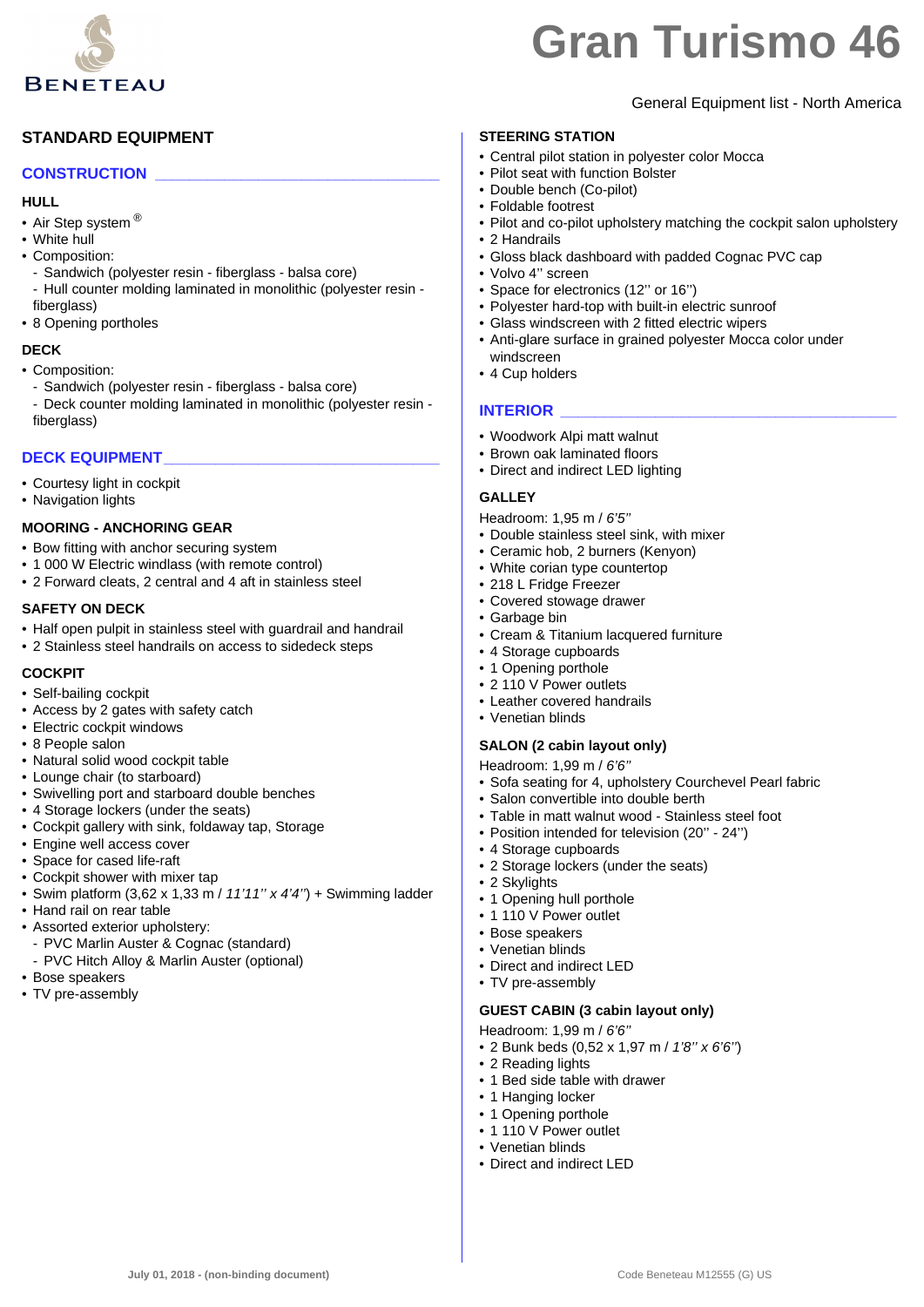

# General Equipment list - North America

#### **VIP CABIN (FORWARD)**

- Headroom: 1,94 m / *6'4''*
- 1 double bed (1,57 x 1,92 m / *5'2'' x 6'4''*) or 2 single beds (sliding system)
- Marine mattress
- Slatted bed base
- Padded bed headboard
- 2 Reading lights
- 2 Shelving unit
- 2 Hanging lockers
- 1 Cupboard with shelves
- 1 110 V Power outlet
- 2 Panoramic windows with opening ports and blinds
- Opening deck hatch with mosquito screen/blind
- Indirect light
- TV pre-assembly + Fusion audio system

#### **VIP HEAD COMPARTMENT (FORWARD)**

Headroom: 1,95 m / *6'5''*

- Sink with mixer tap
- Mirror
- 2 Storage cupboards
- 1 Opening porthole
- Shower separated by translucent door
- Electric toilet Quiet Flush
- Teak slatted floor
- 2 110 V Power outlets

# **OWNER'S CABIN (AFT)**

- Headroom: 1,93 m / *6'4'''*
- Double berth (1,50 x 1,99 m / *4'11'' x 6'6''*)
- Marine mattress
- Slatted bed base
- Padded bed headboard
- 2 Reading lights
- 3 Storage lockers
- 1 Hanging locker
- 2 110 V Power outlets
- Bose speakers
- 2 Panoramic windows with opening ports and blinds
- 1 Light well with shutter
- Lounge chair (with view of the sea)
- TV pre-assembly + Fusion audio system

# **OWNER'S HEAD COMPARTMENT (AFT)**

Headroom: 1,98 m / *6'6''*

- Sink with mixer tap
- Mirror
- 3 Storage cupboards
- 1 Opening porthole
- Shower separated by translucent door
- Electric toilet Quiet Flush
- Teak slatted floor
- 1 110 V Power outlet

# **ENGINE \_\_\_\_\_\_\_\_\_\_\_\_\_\_\_\_\_\_\_\_\_\_\_\_\_\_\_\_\_\_\_\_\_\_\_\_\_\_\_\_\_**

- Propulsion Stern drive or IPS
- Choice between:
- Volvo D6 370 Diesel EVC-E engine (2 x 272 kW 2 x 370 HP) + Joystick
- Volvo D6 400 Diesel EVC-E engine (2 x 294 kW 2 x 400 HP) + Joystick
- Volvo IPS 600 Diesel EVC-E engine (2 x 320 kW 2 x 435 HP) + Joystick
- Throttle & controls
	- Trim (Trim adjustment only on Stern drive versions)
- Docking Joystick
- Fuel filter with decanter
- Sea water filter
- Air intakes on the deck for engine compartment cooling
- Engine room foam soundproofed
- Fire extinguishing system activated from the steering station
- Stainless steel fuel fill
- 2 x 450 L / *119 US Gal* Rotomolded fuel tanks
- Bow thruster
- Steering system:
- Electric steering
- 2 Bases or Pods with counter-rotating propellers
- Electrical engine controls
- Volvo IPS Software:
- Trip computer
- Cruise control
- Single lever
- Low speed
- Volvo Z-Drive Software:
	- Trip computer
	- Cruise control
	- Tow mode
	- Single lever
	- Power trim assistant

# **ELECTRICITY \_\_\_\_\_\_\_\_\_\_\_\_\_\_\_\_\_\_\_\_\_\_\_\_\_\_\_\_\_\_\_\_\_\_\_\_**

- 2 engine batteries (12 V 115 Amp) + 3 AGM service batteries (12 V - 115 Amp) + Electrical gauge
- 1 Extinguisher
- Load balancer
- Battery charger (12 V 40 Amp)
- Interior power outlet 110 V
- Shore power socket (110 V 32A)
- Spotlights and LED reading lights
- 7,5 kVA Generator (110 V / 60 Hz)
- Inverter (2 000 W)

# **PLUMBING \_\_\_\_\_\_\_\_\_\_\_\_\_\_\_\_\_\_\_\_\_\_\_\_\_\_\_\_\_\_\_\_\_\_\_\_\_\_**

110 V • 2 Bilge pumps:

**July 01, 2018 - (non-binding document)** Code Beneteau M12555 (G) US

- Shore freshwater supply
- 2 Rotomolded water tanks, capacity of 200 L / *53 US Gal* each + Electrical gauge

• 40 L / *11 US Gal* Water heater working off engine exchanger and

• Water pump for pressurizing hot/cold water system

- 2 Electric bilge pumps (50 L/minute) - 1 Manual bilge pump (30 L/minute) • 120 L / *32 US Gal* Rigid holding tank

• Stainless steel water fill